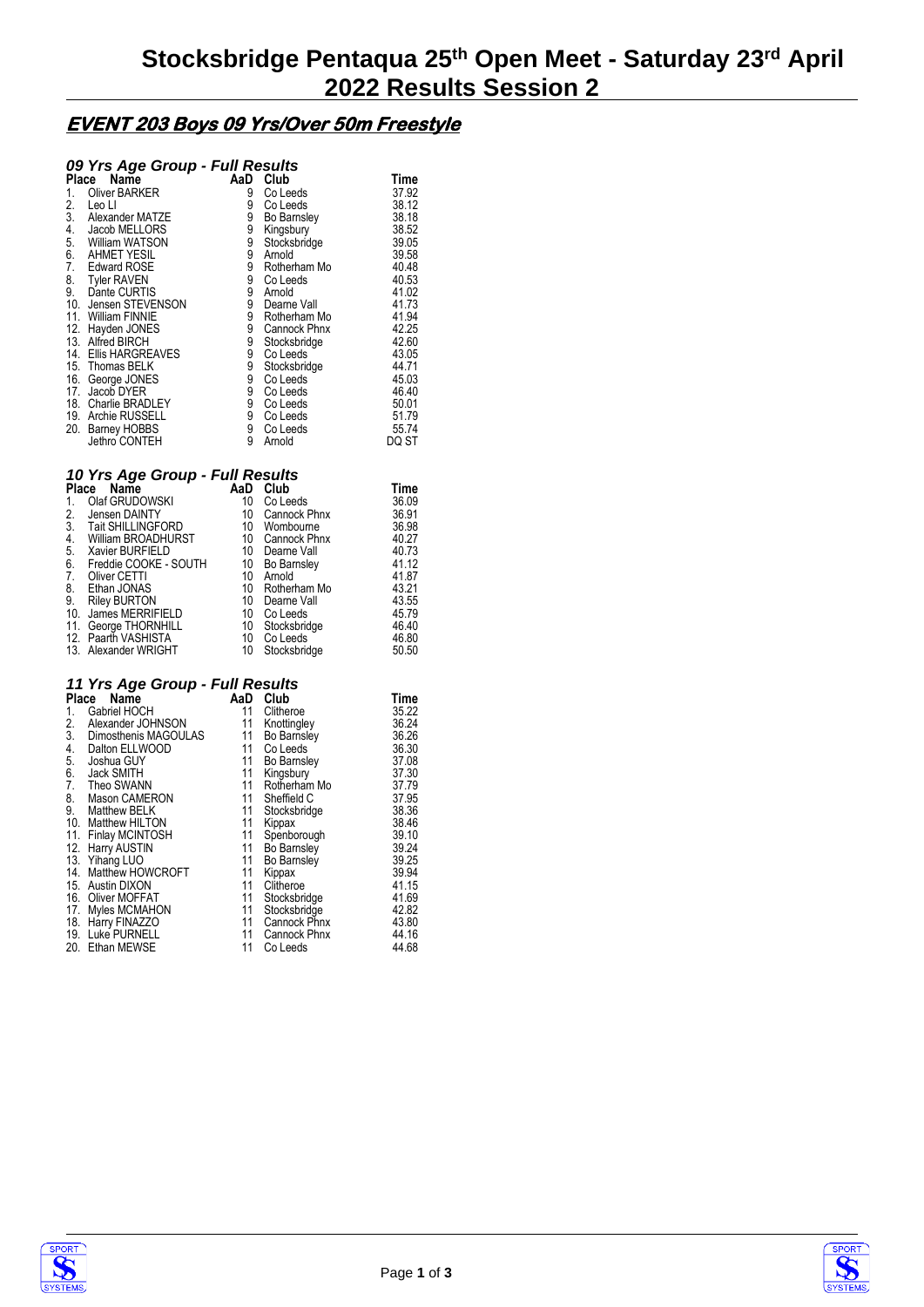# **Stocksbridge Pentaqua 25th Open Meet - Saturday 23rd April 2022 Results Session 2**

#### *12 Yrs Age Group - Full Results*

| Place | ์ข−<br>------<br>Name  | AaD              | Club               | Time  |
|-------|------------------------|------------------|--------------------|-------|
|       | ST 4. Thomas PICKERING | 12               | Chapeltown         | 32.19 |
|       | ST 4. Alex OLCHOWIK    | 12 <sup>12</sup> | Co Leeds           | 32.19 |
| ST 3. | Ben ALLEN              | 12               | Cannock Phnx       | 33.26 |
|       | 1.4. Isaac LEE         | 12 <sup>°</sup>  | Arnold             | 34.38 |
|       | 2. 5. Samuel POTTER    | 12               | <b>Bircotes SC</b> | 34.47 |
|       | 3. 6. Nicholas LEONE   | 12               | Rotherham Mo       | 35.04 |
| 7.    | Oliver KEENS           | 12               | Rotherham Mo       | 35.44 |
| 8.    | Ryan MILNER            | 12               | Co Leeds           | 35.45 |
| 9.    | Benjamin MORRIS        | 12               | Co Leeds           | 35.53 |
| 10.   | Henley WALKER          | 12 <sup>12</sup> | Stocksbridge       | 35.86 |
|       | 11. Thomas HILL        | 12               | Spenborough        | 36.18 |
|       | 12. Oliver THRELFALL   | 12               | Clitheroe          | 36.33 |
|       | 13. Harry DENWOOD      | 12               | Rotherham Mo       | 37.44 |
|       | 14. Oliver HILL        | 12               | Chapeltown         | 37.79 |
|       | 15. Stanley WEBB       | 12               | Rotherham Mo       | 38.21 |
|       | 16. Oliver MOORE       | 12               | Stocksbridge       | 38.36 |
|       | 17. Divyam BEHAL       | 12               | Sheffield C        | 39.46 |
|       | 18. Archie HILL        | 12               | Chapeltown         | 39.79 |
|       | 19. James TING         | 12               | Rotherham Mo       | 40.10 |
|       | 20. Tao PAWSON         | 12               | Stocksbridge       | 40.82 |
| 21.   | Harry KING             | 12               | <b>Bircotes SC</b> | 40.89 |
|       | 22. Isaac-Jae JACKSON  | 12               | Stocksbridge       | 41.03 |
| 23.   | Henry AUBEELUCK        | 12               | Chapeltown         | 44.83 |
|       | Jacob HARNESS          | 12               | <b>Bircotes SC</b> | DQ ST |

#### *13 Yrs Age Group - Full Results*

| Place | Name                           | AaD | Club         | Time  |
|-------|--------------------------------|-----|--------------|-------|
|       | Rian HASTE<br>ST <sub>4</sub>  | 13  | Spenborough  | 28.66 |
|       | ST <sub>2</sub><br>Sam REDMOND | 13  | Kippax       | 28.94 |
|       | 1. 3. Koby ORD                 | 13  | Rotherham Mo | 31.51 |
|       | 2. 4. James MACIVER            | 13  | Stocksbridge | 31.59 |
|       | 3.5. Ben MCCREADY              | 13  | Sheffield C  | 31.69 |
| 6.    | William MCINTOSH               | 13  | Spenborough  | 31.88 |
| 7.    | Archie MOSELEY                 | 13  | Spenborough  | 31.91 |
| 8.    | Matthew JOHNSON                | 13  | Knottingley  | 32.02 |
| 9.    | George HILL                    | 13  | Sheffield C  | 33.28 |
| 10.   | Mahrey CAINE                   | 13  | Arnold       | 33.38 |
| 11.   | Ben BEDFORD                    | 13  | Clitheroe    | 34.17 |
|       | 12. Curtis MEWSE               | 13  | Kippax       | 35.09 |
|       | 13. Matthew GOODWIN            | 13  | Chapeltown   | 35.51 |
|       | 14. Samuel JODDRELL            | 13  | Arnold       | 38.42 |
|       | 15. Ethan BARRETT              | 13  | Rotherham Mo | 40.49 |
|       | 16. Matthew CARTER             | 13  | Stocksbridge | 41.39 |

### *14 Yrs Age Group - Full Results*

|       | . <b>.</b> .         |     |                    |       |
|-------|----------------------|-----|--------------------|-------|
| Place | Name                 | AaD | Club               | Time  |
| 1.    | Benjamin WALKER      | 14  | Stocksbridge       | 28.23 |
| 2.    | George UPTON         | 14  | Kingsbury          | 28.42 |
| 3.    | Pavel JOHNSON        | 14  | Arnold             | 29.47 |
| 4.    | Colby HANDS          | 14  | Wombourne          | 29.72 |
| 5.    | Magnus NOBLE         | 14  | <b>Bircotes SC</b> | 30.75 |
| 6.    | <b>Finlay CORKER</b> | 14  | Stocksbridge       | 30.87 |
| 7.    | Adam MOORE           | 14  | Chapeltown         | 31.46 |
| 8.    | Christopher BARNETT  | 14  | Stocksbridge       | 31.50 |
| 9.    | Harvey STEVENSON     | 14  | Dearne Vall        | 31.60 |
| 10.   | Thomas HALLAM        | 14  | Arnold             | 31.93 |
|       | 11. Zac ROPER        | 14  | Dearne Vall        | 33.15 |
|       | 12. Thomas SMITH     | 14  | Kippax             | 34.01 |
|       | 13. Ashton WOOLLER   | 14  | <b>Bo Barnsley</b> | 35.55 |
| 14.   | Ryley PURVIS         | 14  | Stocksbridge       | 38.90 |
|       | Rowan BLUNKETT       | 14  | Stocksbridge       | DNC   |
|       | Luke GILLIVER        | 14  | Dearne Vall        | DNC   |